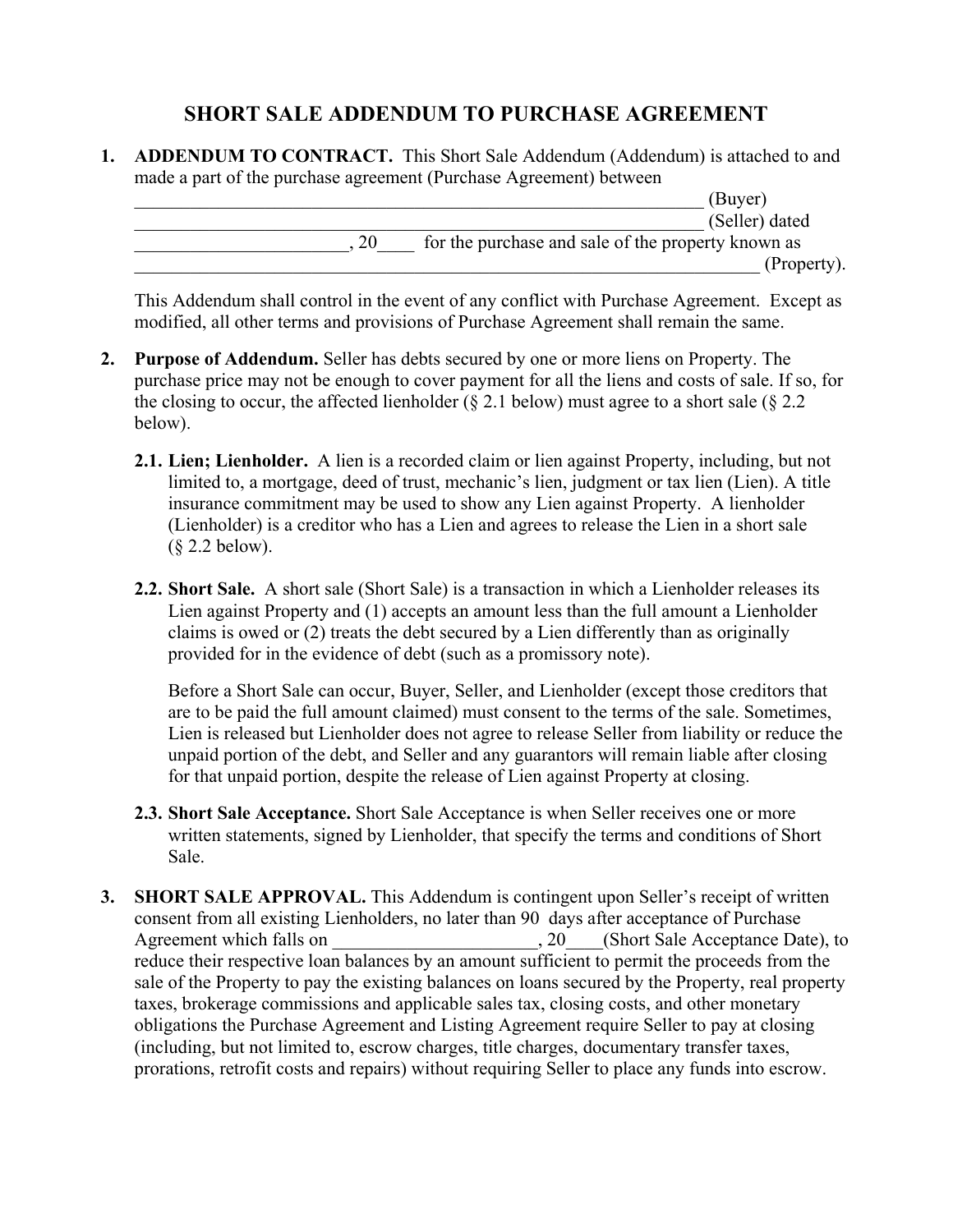If Seller fails to give Buyer written notice of all existing consents from all Lienholders by the Short Sale Acceptance date, either Seller or Buyer may cancel, in writing, the Purchase Agreement. In that event, earnest money will be disbursed in accordance with SDCL 36-21A-81. Seller shall reasonably cooperate with any existing Lienholder during the Short Sale process. Seller must notify Buyer immediately upon receipt of a Lienholder's consent and agreement to Short Sale.

**4. SELLER DEADLINE FOR SUBMISSION TO LIENHOLDER.** Within five (5) business days after this Addendum has been accepted by Buyer and Seller, Seller shall submit to each Lienholder a copy of this Addendum and other Addenda and documentation required by a Lienholder for its approval of this sale.

Any additional information or documentation requested of Seller by such Lienholder shall be submitted within five (5) business days of such request or Buyer may terminate Purchase Agreement in accordance with the terms of Purchase Agreement.

Buyer and Seller acknowledge that an agreement to amend/extend Purchase Agreement is required to revise any dates, deadlines or terms of Purchase Agreement as a result of changes required by Lienholder's acceptance of Short Sale.

Buyer and Seller understand that the approval of a Lienholder may take weeks or months to obtain, and neither the Seller nor any real estate agent representing Seller or Buyer can guarantee the timeliness of Lienholder approval.

- **5. TIME PERIODS - CONTINGENCIES.** Time periods in the Purchase Agreement for inspections, contingencies, covenants, and other obligations shall begin:
	- **A.**  $\Box$  as specified in the Agreement;
	- **B.** □ the day after Seller delivers to Buyer a written notice of Lienholder's consent; or,
	- $C. \Box$  other
- **6. NO ASSURANCE OF LENDER APPROVAL.** Buyer and Seller understand that a Lienholder (a) is not obligated to accept transaction as a Short Sale; (b) may require Seller to forward any other offer received; and (c) may accept other Short Sale offers. Additionally, Lienholder may require that, in order to obtain its approval for a Short Sale, some terms of the Purchase Agreement such as the closing, be amended or that Seller sign a personal note or some other obligation for all or a portion of the amount of the secured debt reduction. Buyer and Seller do not have to agree to any of the terms proposed by a Lienholder. Buyer, Seller and real estate brokers do not have control of whether a Lienholder will consent to a Short Sale, or any act, omission, or decision by any Lienholder in the Short Sale process. Even if Lienholder agrees to a Short Sale, Lienholder is not required to forgive repayment of the debt secured by the Lien or release Seller and any guarantors from liability unless Lienholder's claim is paid in full.